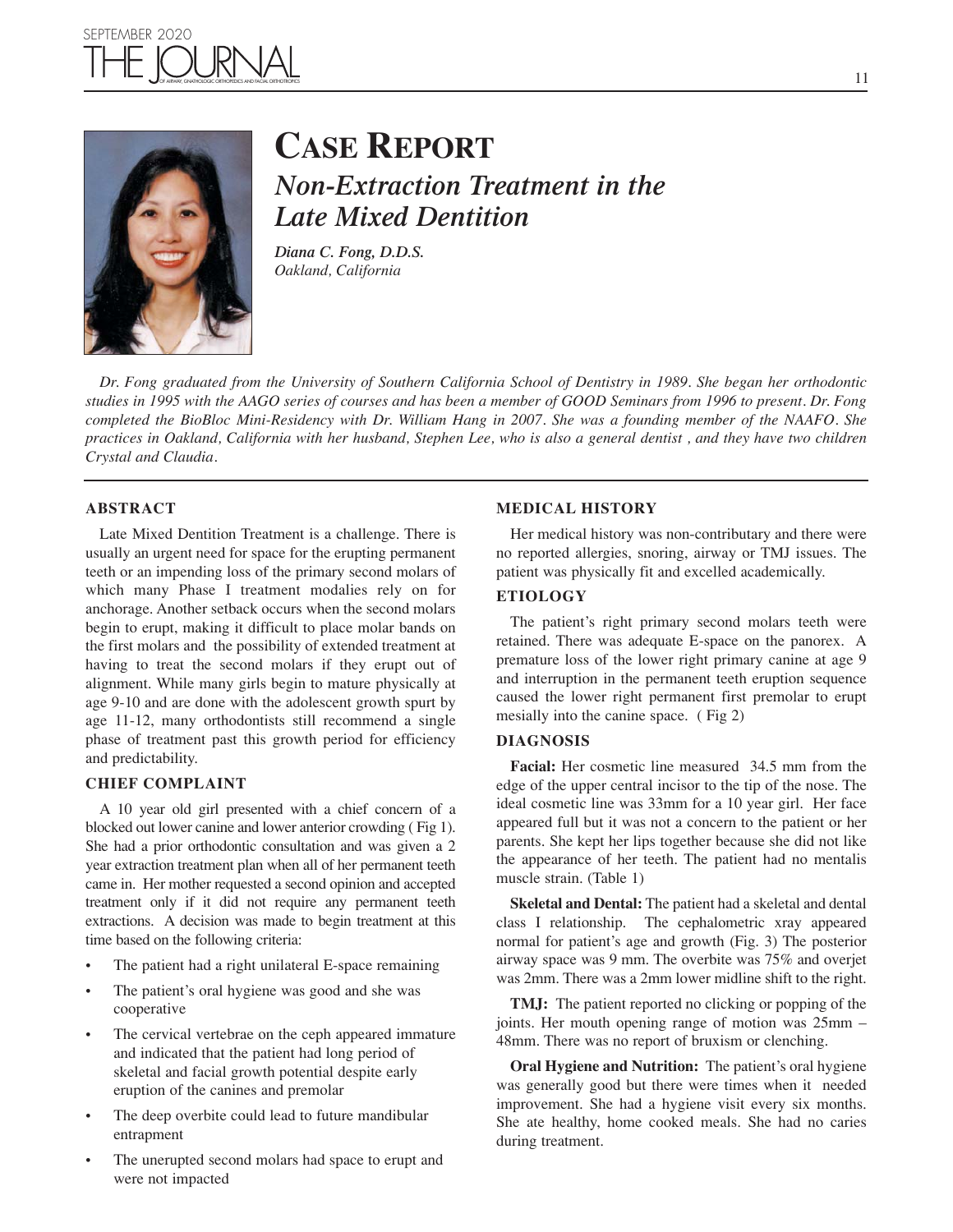





*Figure 1 - Pre-Tx gallery 2006*

| Date      | Actual       | <b>Ideal for Age</b> |
|-----------|--------------|----------------------|
| 3/28/2007 | $34.5$ mm    | Age $10 = 33$ mm     |
| 5/2/2007  | 34mm         | Age $10 = 33$ mm     |
| 7/5/2017  | <b>38 mm</b> | Adult 38 mm-42 mm    |
| 8/1/2020  | <b>38 mm</b> | Adult 38 mm-42 mm    |

*Table 1: The Cosmetic Line or Mew Indicator Line measurement identifies a patient whose facial and dental development is growing within normal limits or unfavorably (23mm + age of patient = Ideal Number)*



*Figure 2 - Pre-Tx Pano 2006 Figure 3 - Pre-Tx ceph 2006*

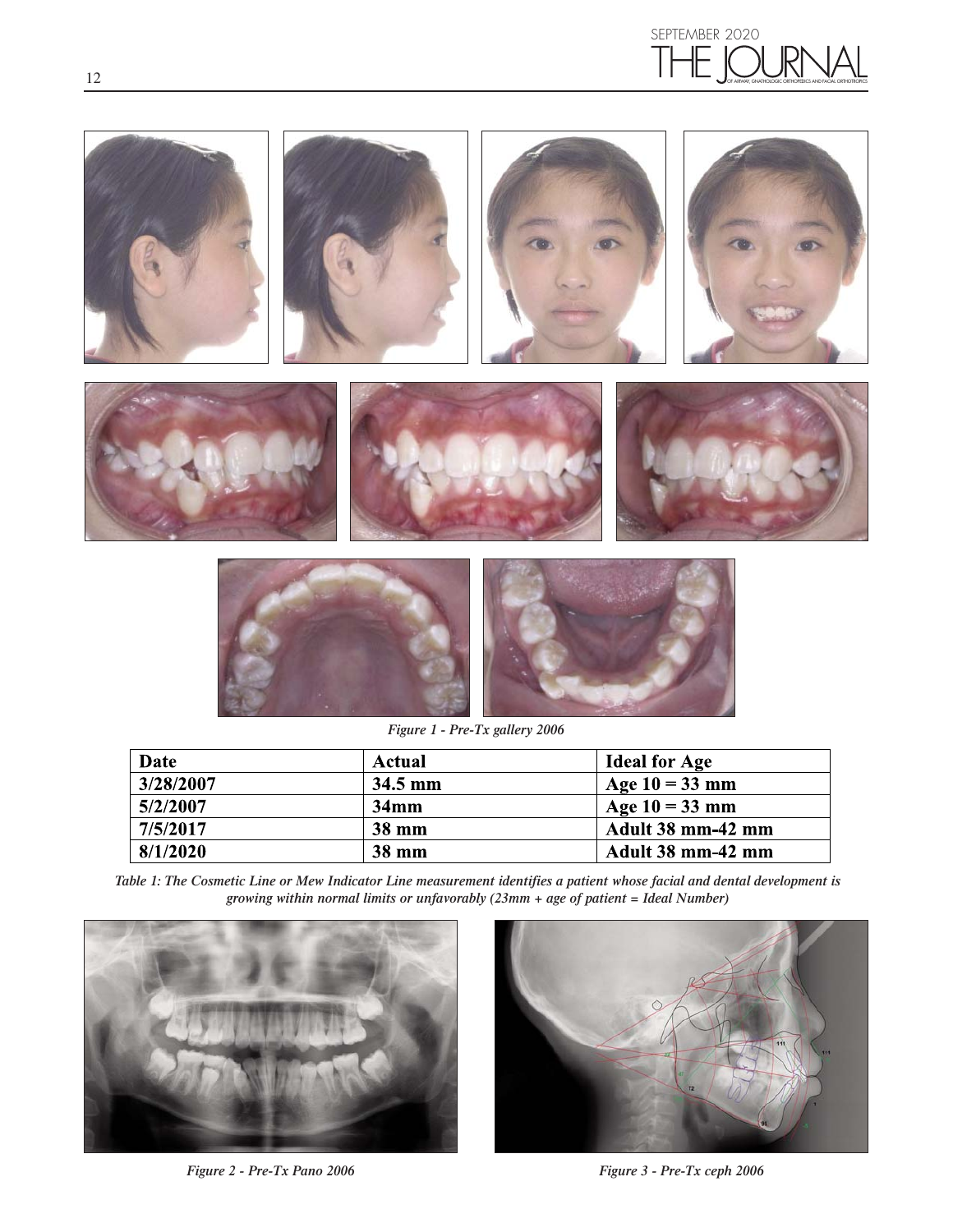### SEPTEMBER 2020 1E IOL OF AIRWAY, GNATHOLOGIC ORTHOPEDICS AND FACIAL ORTHOTROPICS



*Figure 4 - Sectional alignment wire*

#### **TREATMENT OBJECTIVES**

- 1. Arch develop to create space
- 2. Level and align teeth
- 3. Correct the deep bite
- 4. Correct the lower 2mm midline shift to the right side
- 5. Monitor the growth and development of the teeth, face, and jaws
- 6. Evaluate for possible third molar extraction at a later age.

#### **TREATMENT PLAN**

A non-extraction approach using removable and fixed appliances was presented. A rest period was factored into the treatment to observe teeth stability and bite settling while the fixed archwires were removed for six weeks. The parents and treating dentist had a mutual agreement that treatment would be terminated due to poor oral hygiene or non cooperation.

#### **PROGRESS OF TREATMENT SUMMARY**

| 1/3/2007   | A lower lingual holding arch was<br>cemented on the six year molars to<br>preserve E-space.                                                              |
|------------|----------------------------------------------------------------------------------------------------------------------------------------------------------|
| 11/20/2007 | Bonded and bracketed a 2 x 4 partial<br>fixed appliance with .016 CN wires                                                                               |
| 12/10/2007 | Bracketed lower right canine and<br>lower right premolars with a .016CN<br>piggyback wire on the lower incisors<br>under an .020 SS wire to the molars.  |
| 1/9/2008   | .014 NeoSentilloy lower archwire to<br>engage all bracketed teeth, .016 CN<br>wire on upper arch. Patient's oral<br>hygiene was poor during this period. |
| 4/19/2008  | Tip back bends on an upper .020 SS<br>wire to correct the overbite, lower<br>.016CN wire                                                                 |

| 5/17/2008  | Button bonded to #28 lingual and<br>chain elastic was used to correct<br>rotations and the midline. Upper .020<br>SS, Lower .018 SS archwires                                                                                         |  |
|------------|---------------------------------------------------------------------------------------------------------------------------------------------------------------------------------------------------------------------------------------|--|
| 7/15/2008  | Center bend to close upper diastema<br>between $#8$ and $#9$ .                                                                                                                                                                        |  |
| 11/5/2008  | Bracketed upper canines and<br>premolars. Upper .016CN, Lower 17<br>x 25CN                                                                                                                                                            |  |
| 2/11/2009  | Right side upper and lower out bends,<br>Left side molar toe in bends + out<br>bends using Mulligan Molar Control<br>Mechanics and .020 SS wires.                                                                                     |  |
| 4/29/2009  | Deactivated all Mulligan mechanics.<br>Upper and Lower .020 SS wires                                                                                                                                                                  |  |
| 6/30/2009  | After a 6 week rest period, patient<br>wore a 18 x 25 SS wire on the<br>maxillary arch and a 17 x 25 SS wire<br>on the lower arch.                                                                                                    |  |
| 10/28/2009 | Braces were removed. Upper and<br>lower invisitain retainers delivered.                                                                                                                                                               |  |
| 12/3/2012  | Patient returned with re-crowding and<br>relapse of lower incisors and admitted<br>to irregular retainer wear. She<br>requested retreatment. Re-bonded #22-<br>24. #23 was lingually displaced. An<br>.018CN sectional wire was used. |  |
| 2/13/2013  | Changed wire to .020 stainless steel<br>sectional wire                                                                                                                                                                                |  |
| 4/17/2013  | Changed wire to 17 x 25 CN<br>sectional wire                                                                                                                                                                                          |  |
| 8/23/2013  | Changed wire to 17 x 25 stainless<br>steel sectional wire (Fig.4)                                                                                                                                                                     |  |
| 12/9/2013  | Bonded lingual retainer placed on<br>lower canines. Brackets removed.<br>Final impressions for retainers                                                                                                                              |  |
| 1/7/2014   | Deliver upper Hawley wrap around<br>retainer                                                                                                                                                                                          |  |
| 3/27/2015  | Final Records two years later<br>demonstrate case stability                                                                                                                                                                           |  |

#### **RESULTS ACHIEVED**

The objectives in this case were to correct the mother's chief concern of the lower canine crowding without extractions. The patient's profile became more balanced with facial growth with good oral posture. A Class I canine and molar dental occlusion was achieved. The overbite and midline were corrected. The 42mm intermolar width was maintained. (Fig. 5)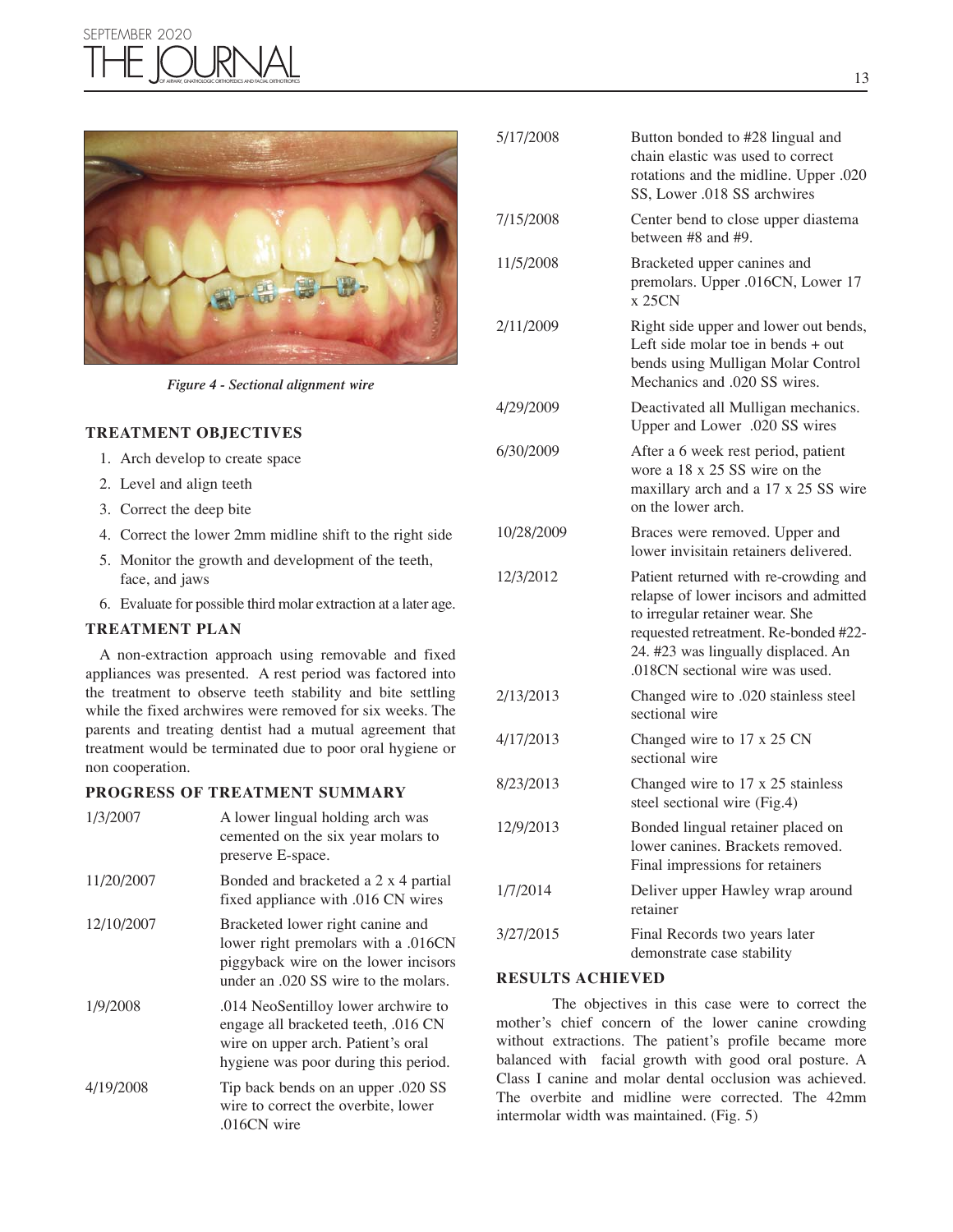

#### **RETENTION**

The patient's lower teeth were stable after the bonded retainer was placed from #22-27. The case would not have required a 12 month retreatment if the bonded

lingual retainer was utilized in the first place. The red flag was the lost removable appliances at the beginning of treatment.



*Figure 5 - Post-Tx gallery 2015*



*Figure 6 - Post-Tx Pano 2015 Figure 7 - Post-Tx ceph 2015*